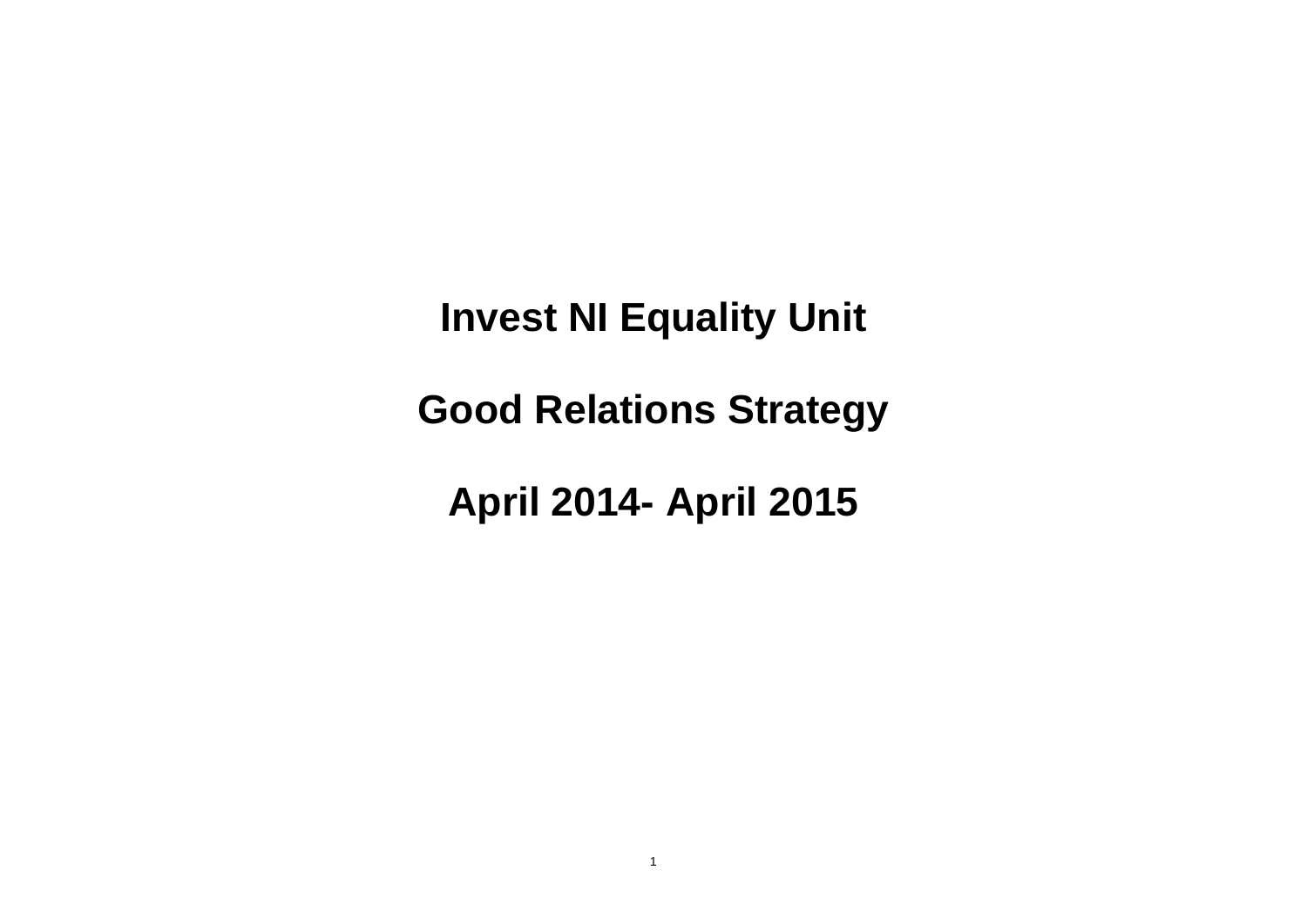## **Good Relations Strategy**

Invest NI currently awaits guidance from N Ireland Executive's relating to 'Cohesion, Sharing and Integration' as well as the Commission's emerging guidance on 'Contested Issues'. These documents will be used to inform our strategic approach to addressing sectarianism, racism and other forms of prejudice. In the interim we have developed the key steps we propose to take during 2014-2015 in order to address sectarianism, racism and other forms of prejudice. This plan is linked to our Section 75 Action Plan following our Audit of Inequalities.

| <b>KEY STEPS</b>                                                                                                                                                                     | <b>ACTIVITY</b>                                                                                                                                                                  | <b>TARGET</b><br><b>TIMESCALE</b> | <b>OUTCOME MEASURES</b>                       |
|--------------------------------------------------------------------------------------------------------------------------------------------------------------------------------------|----------------------------------------------------------------------------------------------------------------------------------------------------------------------------------|-----------------------------------|-----------------------------------------------|
| <b>Raise awareness of Good</b><br><b>Relations amongst Invest</b><br><b>NI Employees</b>                                                                                             | Anti Racist Workplace Week -<br>internal promotion                                                                                                                               | <b>March 2015 (TBC)</b>           | <b>Internal Staff Survey</b><br>questionnaire |
|                                                                                                                                                                                      | <b>Attendance at NICEM Human</b><br><b>Rights and Equality Conference</b>                                                                                                        | <b>March 2015 (TBC)</b>           |                                               |
| <b>Raise awareness of Good</b><br><b>Relations amongst Invest</b><br><b>NI Employees</b>                                                                                             | Promote availability of<br>translators and alternative<br>formats during interviews with<br><b>Business Advisors in staff</b><br>magazine article.                               | Autumn 2014                       | <b>Internal Staff Survey</b><br>questionnaire |
| <b>Highlight support</b><br>available for people with<br>disabilities thinking of<br>starting their own<br>business and discussing<br>how to overcome the<br>barriers they may face. | <b>Working for Me - Encouraging</b><br><b>Entrepreneurship amongst</b><br><b>People with Disabilities.</b><br><b>Conference in association with</b><br><b>Disability Action.</b> | Autumn /Winter 2014/15            | <b>Conference feedback from</b><br>delegates. |